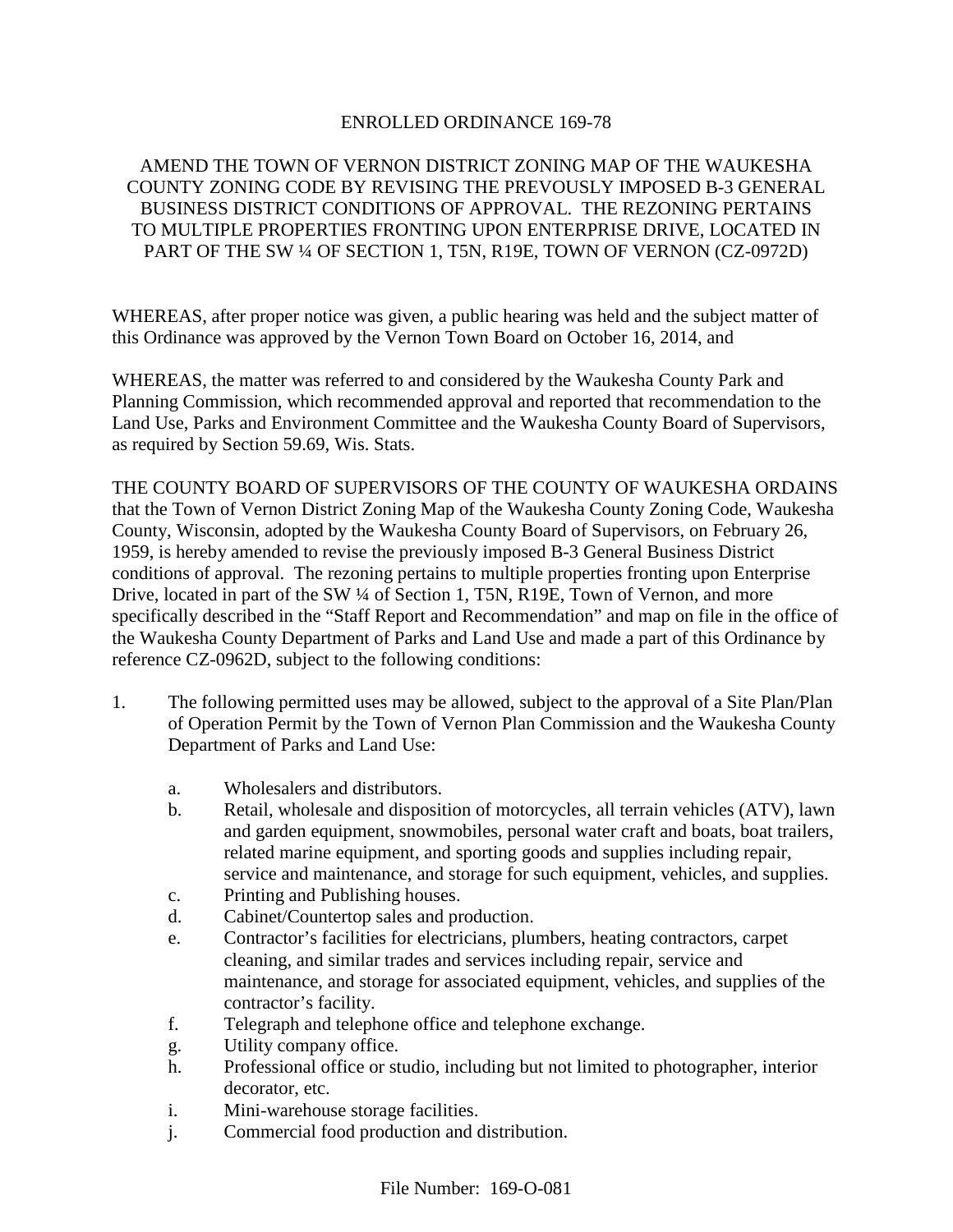- 2. The following Conditional Uses may be allowed, subject to an approval of a Conditional Use Permit and a Site Plan/Plan of Operation Permit by the Town of Vernon Plan Commission and the Waukesha County Park and Planning Commission:
	- a. Animal hospitals, veterinarian clinics, commercial kennels.
	- b. Contractor's yard as defined in the Waukesha County Zoning Code.
	- c. Testing laboratories (experimental and analytical).
	- d. Public and semi-public buildings and uses including libraries, museums, public and private utilities and communication towers, but not including hospitals, rest homes, private academy, nursery schools or the operation of a public barn, restaurant or recreational facility as a commercial enterprise.
	- e. Auto and truck service and towing including repair service and maintenance, and storage for associated equipment, vehicles, and supplies.
- 3. Any use similar to the permitted or Conditional Uses listed above, subject to the approval of the Town of Vernon Plan Commission and the Staff of the Waukesha County Planning and Zoning Division.
- 4. No residential use is permitted as a principal or accessory use.
- 5. Compliance with all dimensional zoning requirements (e.g. setbacks, offsets, height and area restrictions, etc.) as contained in the B-3 General Business District.
- 6. Compliance with the current Town of Vernon commercial and Industrial Development Ordinance, Chapter 144, Town of Vernon municipal code and any future changes, additions, modifications, alterations, and/or amendments to the current or future Town of Vernon commercial or Industrial Development Ordinance, Chapter 144, Town of Vernon municipal code. This conditional shall be enforceable by the Town of Vernon only.

BE IT FURTHER ORDAINED that the Waukesha County Clerk shall file a certified copy of this Ordinance with the Town Clerk of Vernon.

BE IT FURTHER ORDAINED that this Ordinance shall be in full force and effect upon passage, approval and publication.

BE IT FURTHER ORDAINED that all Ordinances inconsistent with or in contravention of the provisions of this Ordinance are hereby repealed.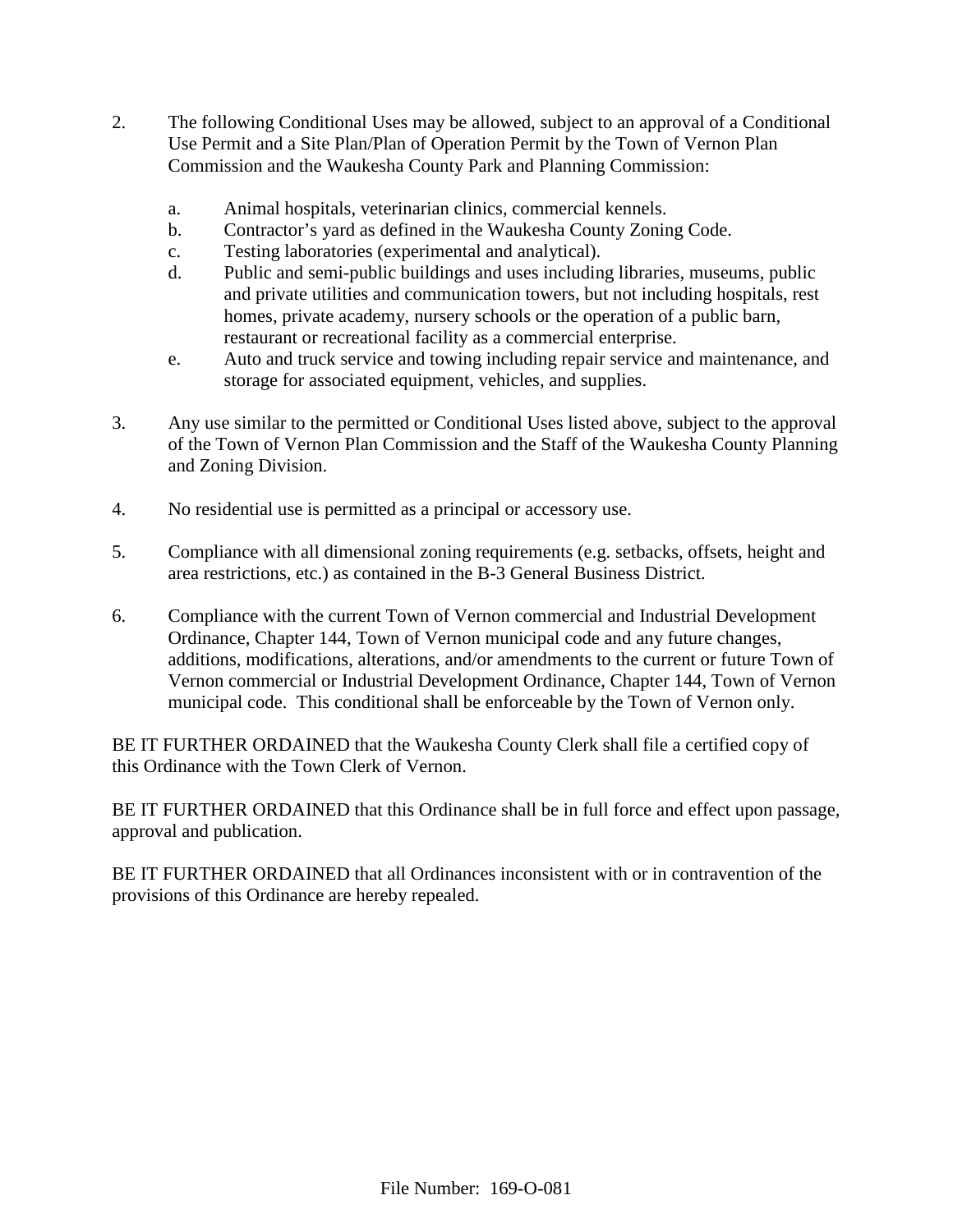AMEND THE TOWN OF VERNON DISTRICT ZONING MAP OF THE WAUKESHA COUNTY ZONING CODE BY REVISING THE PREVOUSLY IMPOSED B-3 GENERAL BUSINESS DISTRICT CONDITIONS OF APPROVAL. THE REZONING PERTAINS TO MULTIPLE PROPERTIES FRONTING UPON ENTERPRISE DRIVE, LOCATED IN PART OF THE SW 1/4 OF SECTION 1, T5N, R19E, TOWN OF VERNON (CZ-0972D)

Presented by: Land Use, Parks, and Environment Committee

aslo Pauline T. Jaske, Chai Jim Batzko Jennifer Grant **Keith Hammitt** Eric Highum lliam Mitchell

Thomas J. Schellinger

The foregoing legislation adopted by the County Board of Supervisors of Waukesha County, Wisconsin, was presented to the County Executive on:

Helter Lousel Date:  $\frac{12}{16}$ /14

The foregoing legislation adopted by the County Board of Supervisors of Waukesha County, Wisconsin, is hereby:

Approved:  $\chi$ Vetoed:  $(2 - 22 - 14)$ Date:

Daniel P. Vrakas, County Executive

169-O-081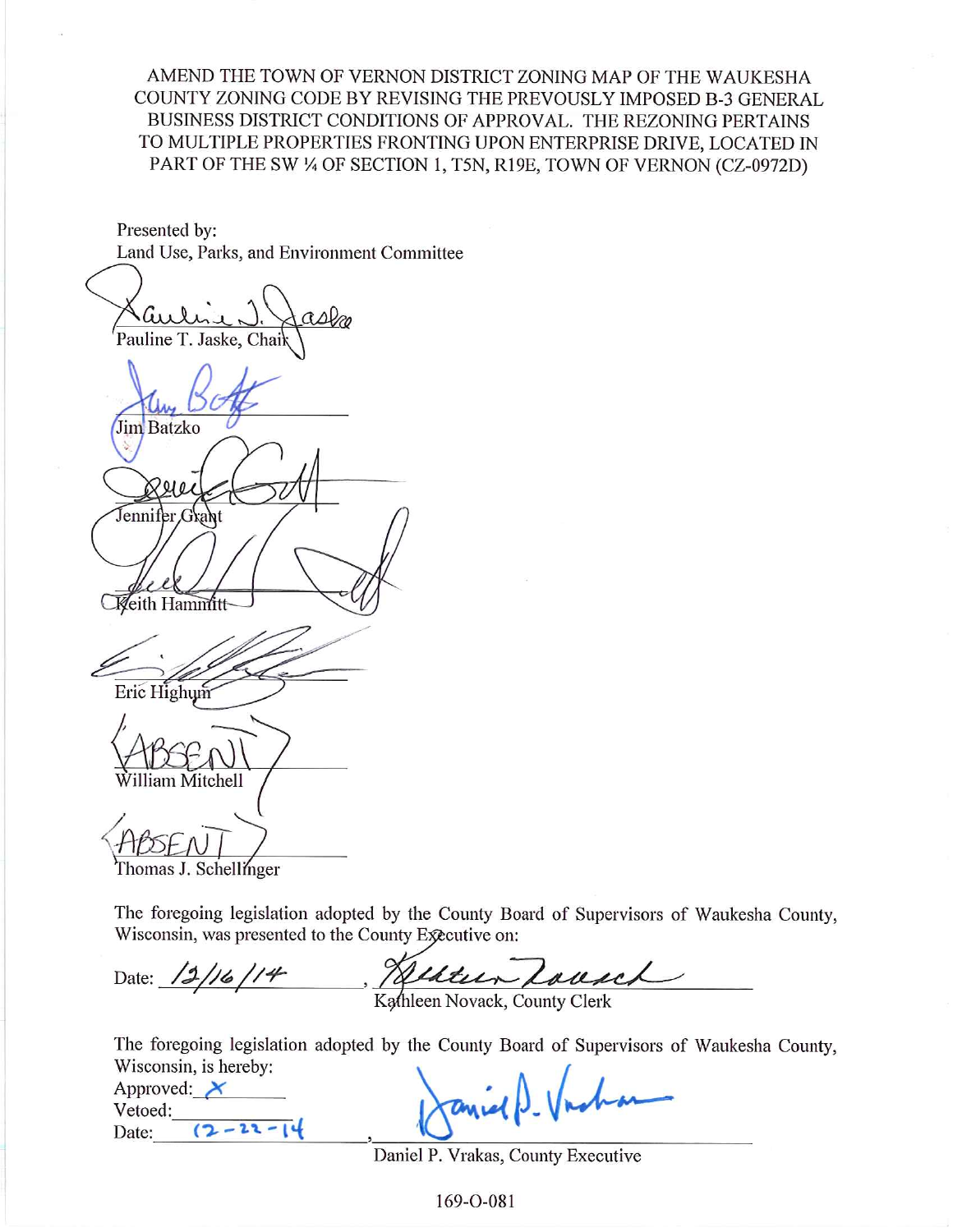The Waukesha County Park and Planning Commission, after giving consideration to the subject matter of the Ordinance to amend the Waukesha County Zoning Code, hereby recommends approval of (CZ-0927D Town of Vernon) in accordance with the attached "Staff Report and Recommendation".

PARK AND PLANNING COMMISSION

**November 20, 2014** 

Siepmann, Chairperson James

Robert Peregrine

Richard Morris

Gary Goodehild

.<br>Mw

William Mitchell

NAYMI

**Bonnie Morris** 

Referred to: LU

 $\overline{3}$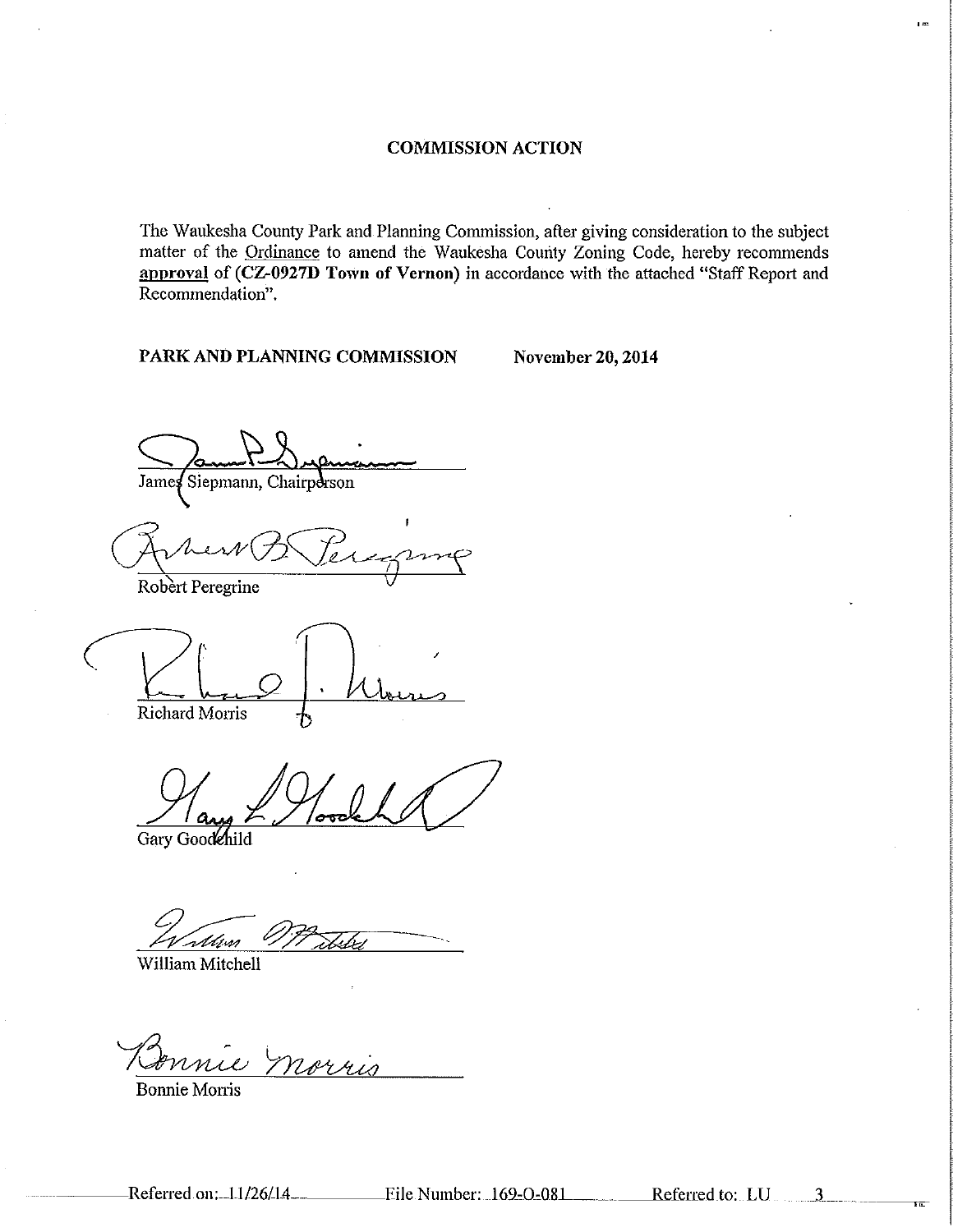## WAUKESHA COUNTY DEPARTMENT OF PARKS AND LAND USE STAFF REPORT AND RECOMMENDATION ZONING MAP AMENDMENT

DATE: November 20, 2014

**FILE NO:** CZ-0972D

PETITIONER: Town of Vernon W249 S8910 Center Drive Big Bend, WI 53103-0309

**TAX KEY NOs:** VNT 2019.982.004, VNT 2019.982.005, VNT 2019.982.006, VNT 2019.982.011, VNT 2019.982.013, VNT 2019.982.019, VNT 2019.982.028, VNT 2019.982.029, VNT 2019.982.031, VNT 2019.982.032, VNT 2019.982.033

## **LOCATION:**

Part of the SW 1/4 of Section 1, T5N, R19E, Town of Vernon. More specifically, the request pertains to those properties that are located within the Town of Vernon and front on Enterprise Dr. The area wide rezoning affects eleven properties on approximately 30 acres.

**PRESENT ZONING:** Conditional B-3 General Business District (CZ-972B).

## PRESENT LAND USE:

Commercial/Light Industrial.

## PROPOSED ZONING:

Amend the Conditional B-3 General Business District zoning (CZ-972D).

**PUBLIC HEARING DATE:** October 14, 2014

## **PUBLIC REACTION:**

Two property owners along Enterprise Drive spoke in favor of the proposal.

# TOWN PLAN COMMISSION AND TOWN BOARD ACTION:

On October 14, 2014, the Town Plan Commission recommended approval of the request. At their meeting on October 16, 2014, the Town Board approved the request to amend the conditions of the rezone (see Exhibit "A").

## CONFORMANCE WITH THE TOWN OF VERNON LAND USE PLAN AND THE **COMPREHENSIVE DEVELOPMENT PLAN FOR WAUKESHA COUNTY:**

The subject lands along Enterprise Drive are designated as Mixed Use on the Comprehensive Development Plan for Waukesha County (CDPWC). The Mixed Use designation is defined in the CDPWC as development that may contain a combination of uses including residential, institutional, office, retail, service, light industrial, or business park uses. The Town of Vernon Land Use Plan identifies the lands in the planned Commercial category. The proposed amendments to the conditional rezoning will be consistent with the recommended use designation of both plans.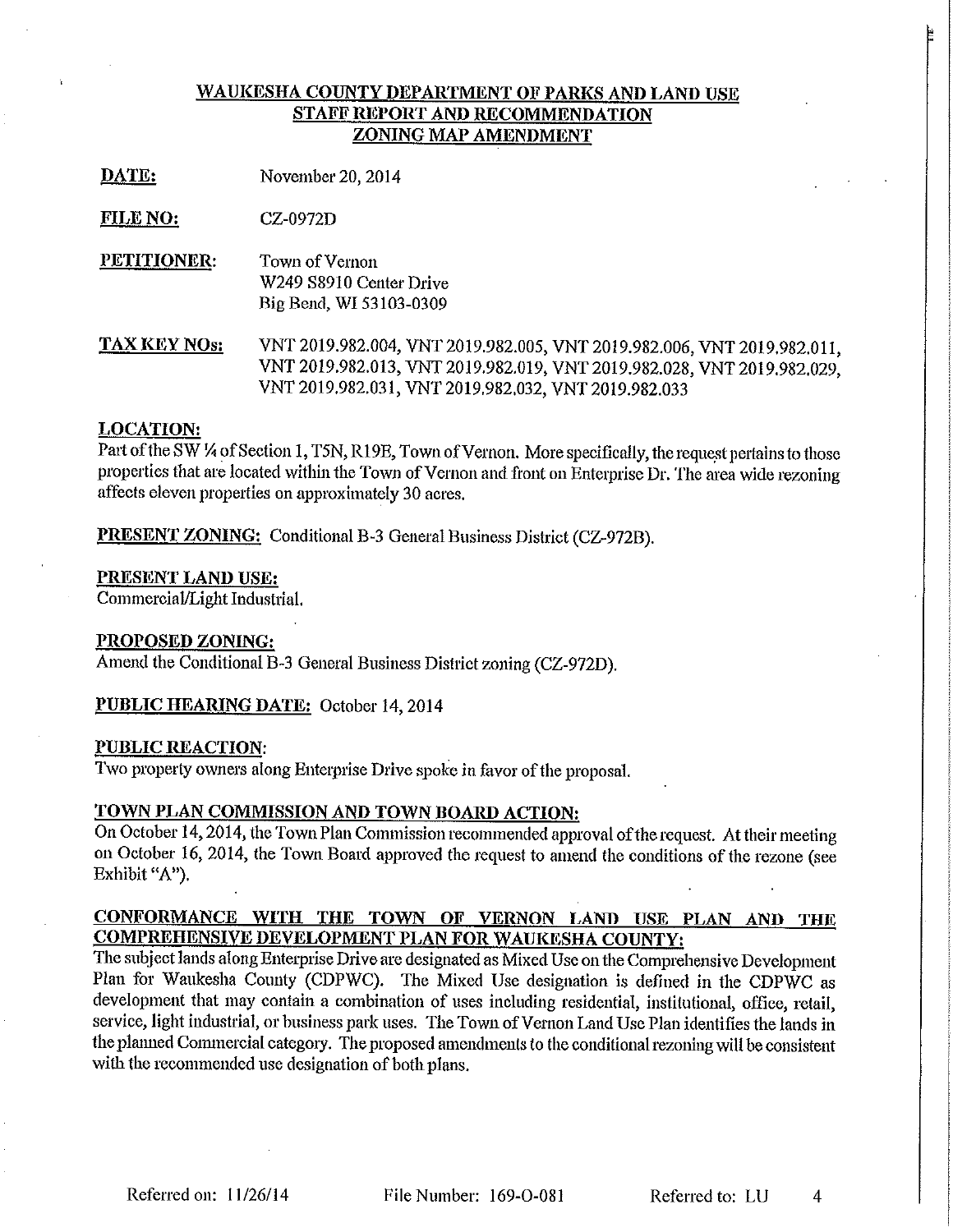## **STAFF ANALYSIS:**

#### History:

In 1992, the Town of Vernon and the Waukesha County Board approved a request to conditionally rezone the area now known as "Enterprise Drive" from the R-1, Residential Zoning District, to the B-3, General Business District, and the B-1, Restricted Business District (CZ-972) to accommodate a business park type development pattern. All but the western most 4 acres of the site was rezoned to conditional B-3. The remaining 4 acres was rezoned to conditional B-1.

In 1996, the Town of Vernon and the Waukesha County Board approved a request to amend the conditions of the previous rezoning on the subject property (CZ-972A). Specifically, this amendment allowed uses in the B-3 zoned areas that were previously excluded. Those uses included trades and service uses such as electricians, plumbers, heating contractors, carpet cleaners, etc., distributors and warehousing facilities with up to 50% floor area ratio having a maximum impervious surface of up to 70%, and certain uses allowed only as Conditional Uses such as child care facilities, outdoor recreational facilities (which operate at night), hospitals, health care facilities, uses which operate more than 16 hours a day, entertainment facilities, tavern and restaurants, telecommunications towers, laboratories and research operations and trucking services. The amendment to the rezone did not allow any outside storage of equipment or supplies except normal customer and employee parking during normal business hours.

In 2003, the Town of Vernon and the Waukesha County Board approved a request to conditionally rezone the westerly four acres of the Enterprise Drive development from the B-1, Restricted Business District, to the B-3, General Business District, to match the remainder of the Enterprise Drive development (CZ-972B).

In 2009, violation complaints about outdoor storage and the operation of a tow truck business prompted discussions between County and Town Planning staff regarding revisiting the conditions of the effective Conditional rezoning terms. County and Town staff jointly drafted amendments to the terms of the rezoning and a public hearing was held. Additional amendments were suggested by the Town and incorporated. The Town Plan Commission ultimately recommended approval of the changes but also directed that the proposed amendments should be advanced to a Town Ordinance Committee. Because of the length of time that it took to work through the rezoning process, County staff ultimately advised that the rezoning request should be denied so that some sort of alternative proposal could be re-initiated by the Town in the future if it was the Town's desire to route the rezoning through a separate ordinance committee.

Accordingly, the County Planning & Zoning Staff recommended denial of the prior rezoning request and the County Board subsequently denied the request (CZ-0972C). The Town took no further steps to re-kindle the rezoning effort within the past five years. However, a recent request for outside storage accommodations was recently received from one of the business owners within the development and this prompted renewed discussions about modifying the rezoning conditions. County Planning Staff suggested that the Town consider re-initiating the 2009 amendment language that never advanced in order to address the emerging storage issue and other similar issues that were the subject of the 2009 effort. The Town agreed that such an approach was appropriate and filed a rezoning application to bring forward the same amendments that were proposed in 2009 but never became enacted.

Referred to: LU

5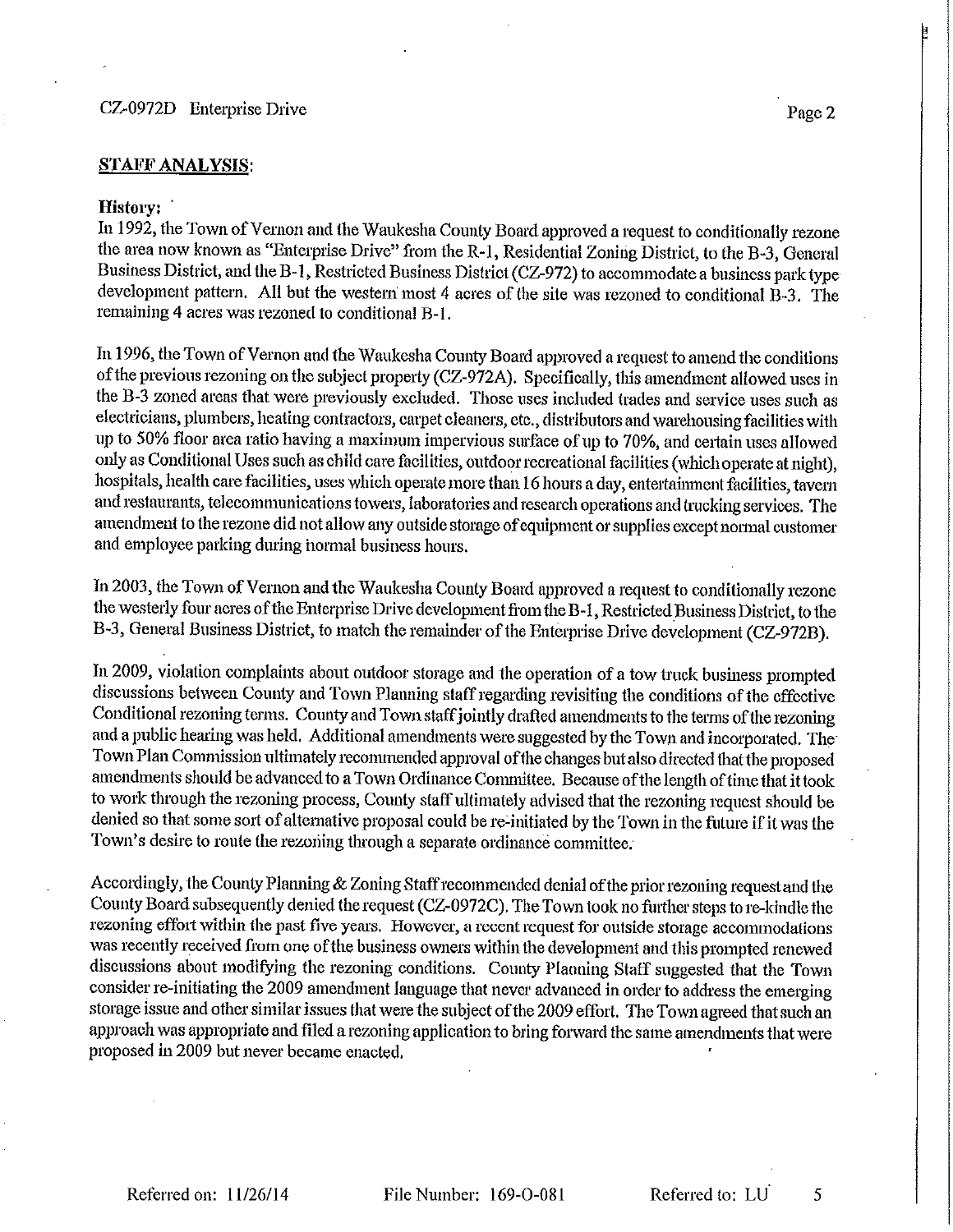#### CZ-0972D Enterprise Drive

#### **Proposed Amendments:**

The proposed amendments further refine the existing conditions that govern the subject light industrial and commercial/service type business area (Exhibit "A"). Most notably, the amendments delete the existing condition that prohibits outdoor storage. Instead, outside storage would now be an available option via a Site Plan review process and outside storage proposals will need to comply with the Town's Chapter 144 Commercial and Industrial Development Ordinance which deals with various site design and housekeeping type issues. In addition, the requirement of a Conditional Use for operations that exceed 16 hour per day operations is proposed to be deleted. Other changes modify the list of permitted and conditional uses slightly to better reflect the mix of uses that have emerged in a sort of business park format. For instance, residential uses, and B-2 uses are deleted from the permitted use list, whereas commercial food production and distribution facilities are being added as an available permitted use. Certain Conditional Use options such as hospitals, bars and restaurants are being deleted. Said uses would seem unlikely to emerge given the generally limited retail/light industrial nature of the subject area.

#### **STAFF RECOMMENDATION:**

As requested by the Town of Vernon, the Planning and Zoning Division Staff recommends that the request to amend the rezoning conditions, be approved. The proposed amendments have long been contemplated and the changes are fairly minor in nature but will allow businesses within the Enterprise Dr. business park area more flexibility with regards to specific operational issues such as outdoor storage and extended hours of operation.

Respectfully submitted,

, Fason Fruth

**Jason Fruth** Planning and Zoning Manager

Attachment: Map, Exhibit "A"

N:\PRKANDLU\Planning And Zoning\Rezones\Staff Reports\0972D Town Of Vernon Enterprise Drive Vnt.Doc

 $\therefore$  Page 3

6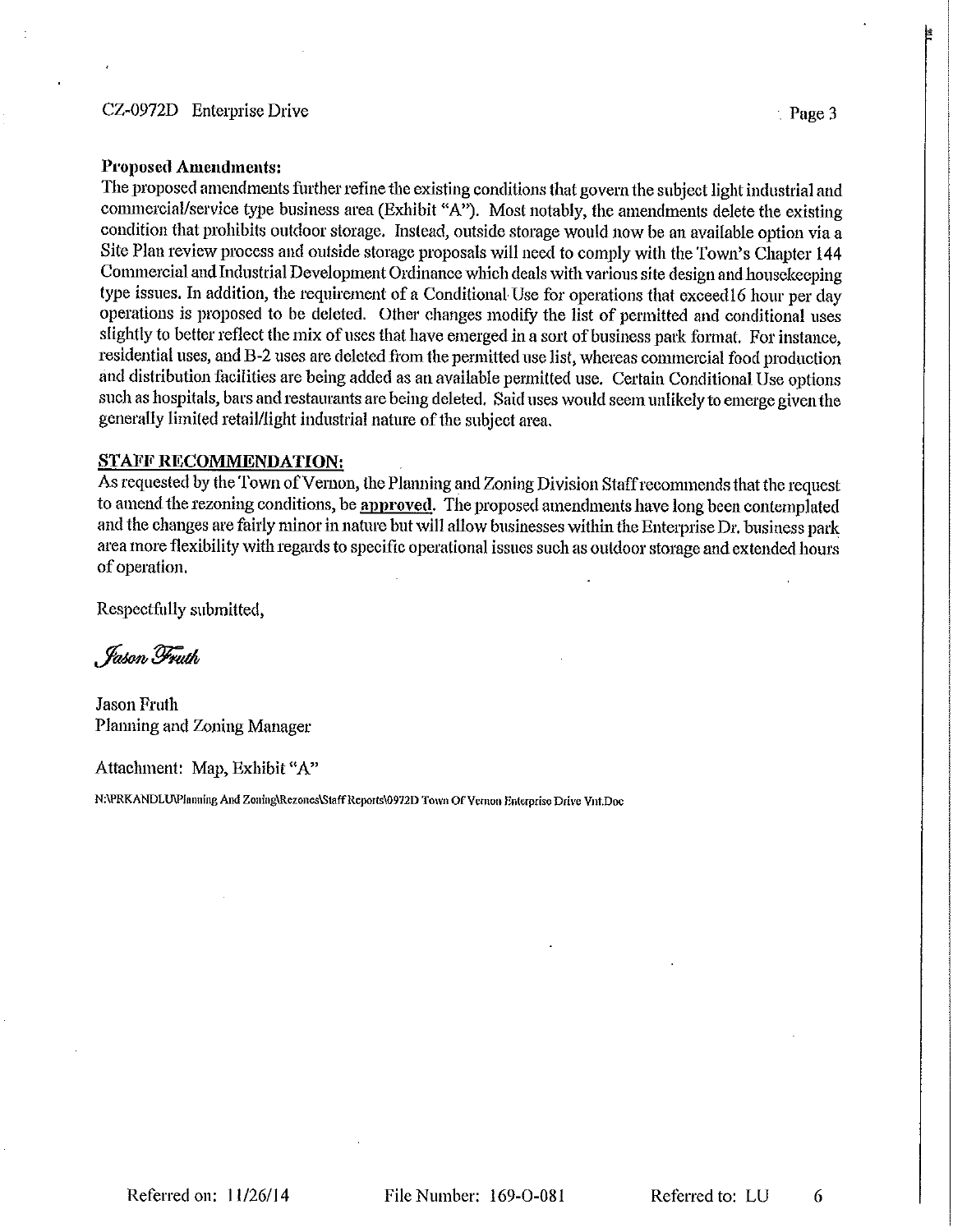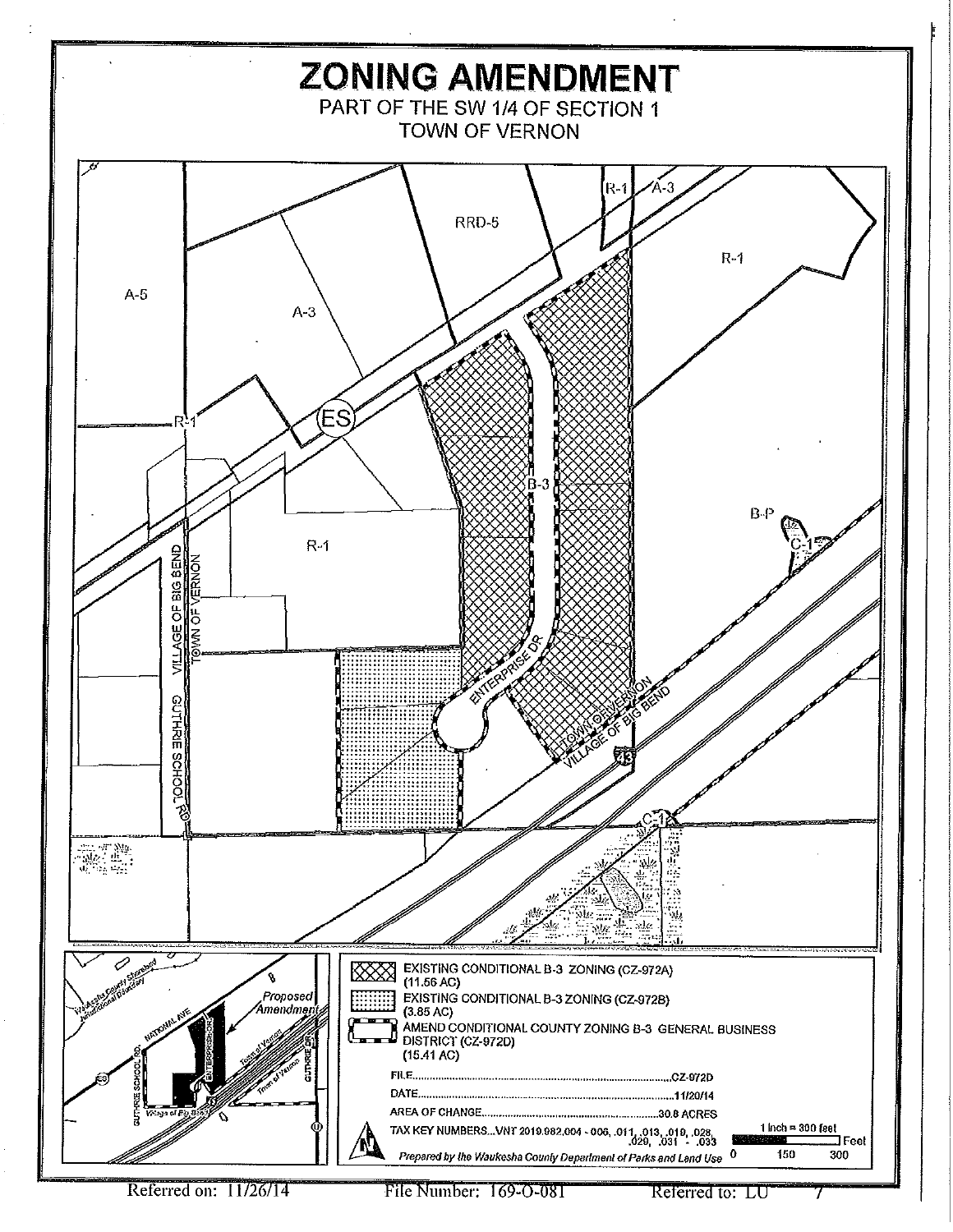# **EXHIBIT "A"**

- 1. The following permitted uses may be allowed, subject to the approval of a Site Plan/Plan of Operation Permit by the Town of Vernon Plan Commission and the Waukesha County Department of Parks and Land Use:
	- a. Wholesalers and distributors.
	- b. Retail, wholesale and disposition of motorcycles, all terrain vehicles (ATV), lawn and garden equipment, snowmobiles, personal water craft and boats, boat trailers, related marine equipment, and sporting goods and supplies including repair, service and maintenance, and storage for such equipment, vehicles, and supplies.
	- c. Printing and Publishing houses.
	- d. Cabinet/Countertop sales and production.
	- e. Contractor's facilities for electricians, plumbers, heating contractors, carpet cleaning, and similar trades and services including repair, service and maintenance, and storage for associated equipment, vehicles, and supplies of the contractor's facility,
	- Telegraph and telephone office and telephone exchange. f.
	- g. Utility company office.
	- h. Professional office or studio, including but not limited to photographer, interior decorator, etc.
	- i. Mini-warehouse storage facilities.
	- Commercial food production and distribution. j.
- 2. The following Conditional uses may be allowed, subject to an approval of a Conditional Use Permit and a Site Plan/Plan of Operation Permit by the Town of Vernon Plan Commission and the Waukesha County Park and Planning Commission:
	- a. Animal hospitals, veterinarian clinics, commercial kennels.
	- b. Contractor's yard as defined in the Waukesha County zoning code.
	- c. Testing laboratories (experimental and analytical).
	- d. Public and semi-public buildings and uses including libraries, museums, public and private utilities and communication towers, but not including hospitals, rest homes, private academy, nursery schools or the operation of a public barn, restaurant or recreational facility as a commercial enterprise.
	- e. Auto and truck service and towing including repair service and maintenance, and storage for associated equipment, vehicles, and supplies.
- 3. Any use similar to the permitted or Conditional Uses listed above, subject to the approval of the Town of Vernon Plan Commission and the Staff of the Waukesha County Planning and Zoning Division.
- 4. No residential use is permitted as a principal or accessory use.
- 5. Compliance with all dimensional zoning requirements (e.g. setbacks, offsets, height and area restrictions, etc.) as contained in the B-3 General Business District.
- 6. Compliance with the current Town of Vernon commercial and Industrial Development Ordinance, Chapter 144, Town of Vernon municipal code and any future changes, additions, modifications, alterations, and/or amendments to the current or future Town of Vernon commercial or Industrial Development Ordinance, Chapter 144, Town of Vernon municipal code. This condition shall be enforceable by the Town of Vernon only.